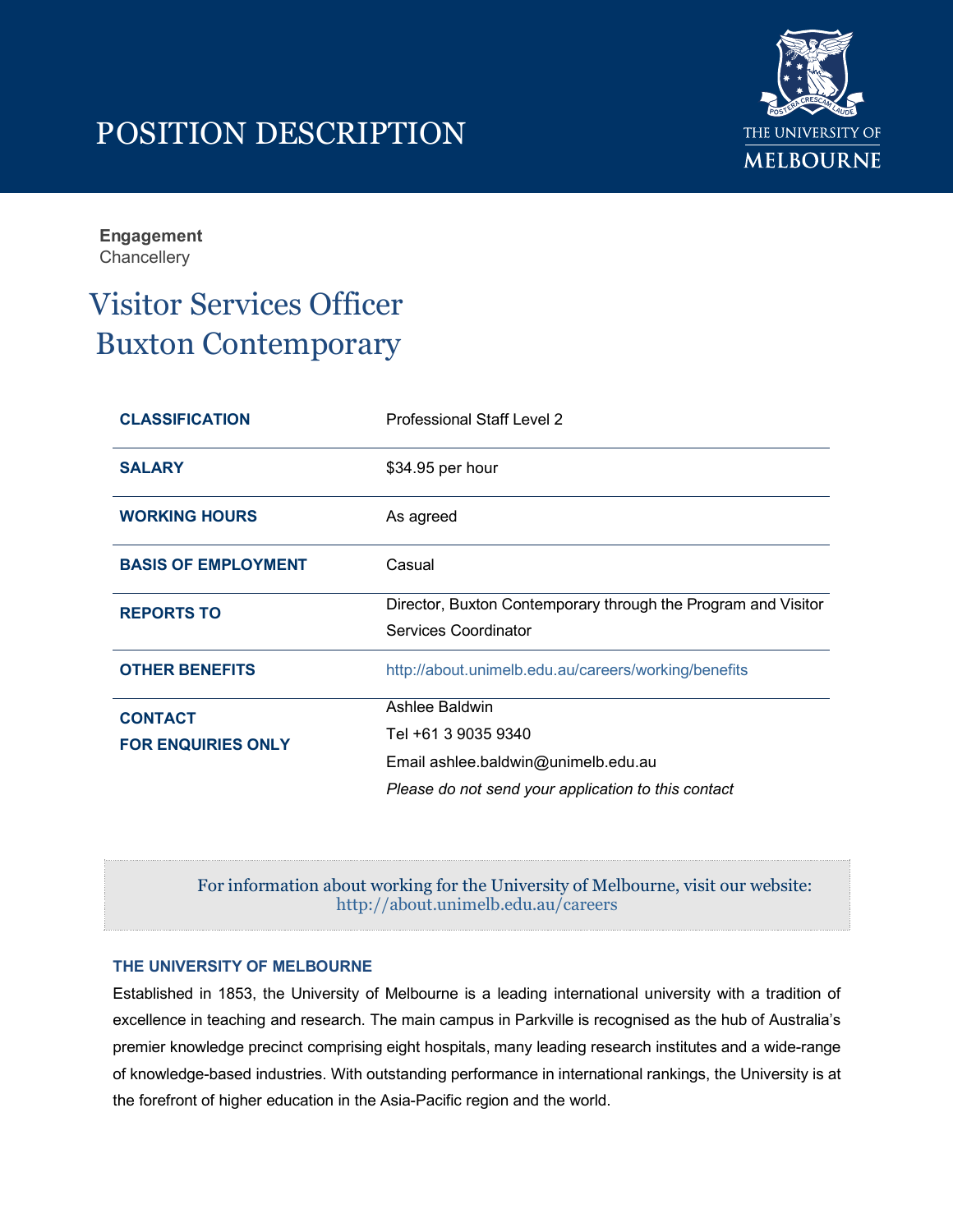The University employs people of outstanding calibre and offers a unique environment where staff are valued and rewarded. Further information about working at The University of Melbourne is available at [http://about.unimelb.edu.au/careers.](http://about.unimelb.edu.au/careers) 

#### **EQUAL OPPORTUNITY, DIVERSITY AND INCLUSION**

The University is an equal opportunity employer and is committed to providing a workplace free from all forms of unlawful discrimination, harassment, bullying, vilification and victimisation. The University makes decisions on employment, promotion and reward on the basis of merit. The University is committed to all aspects of equal opportunity, diversity and inclusion in the workplace and to providing all staff, students, contractors, honorary appointees, volunteers and visitors with a safe, respectful and rewarding environment free from all forms of unlawful discrimination, harassment, vilification and victimisation. This commitment is set out in the University's People Strategy 2015-2020 and policies that address diversity and inclusion, equal employment opportunity, discrimination, sexual harassment, bullying and appropriate workplace behaviour. All staff are required to comply with all University policies. The University values diversity because we recognise that the differences in our people's age, race, ethnicity, culture, gender, nationality, sexual orientation, physical ability and background bring richness to our work environment. Consequently, the People Strategy sets out the strategic aim to drive diversity and inclusion across the University to create an environment where the compounding benefits of a diverse workforce are recognised as vital in our continuous deserve to service for excellence and reach the targets of Growing Esteem.

#### **BUXTON CONTEMPORARY**

Buxton Contemporary is the result of a landmark gift to the University of Melbourne by the art collector and property developer Michael Buxton. In 1995 Michael founded the Michael Buxton Collection with the aim of developing a museum quality collection of contemporary Australian art. The Collection acquired individual artists' work in depth, across media, and over time, while supporting those artists to practice ambitiously. Within twenty years the Collection had grown to more than 350 major artworks and was widely recognised as one of the most important collections of recent Australian art held anywhere in the world.

Buxton Contemporary opened in 2018 at the University of Melbourne's art school, the Victorian College of the Arts. Designed by renowned architects Fender Katsalidis, the museum is comprised of four public exhibition galleries, teaching facilities, and the largest outdoor screen in Australia dedicated to the display of moving image art. The museum is located in the heart of the Melbourne arts precinct where it provides a creative forum through which the University engages local, national and international audiences with the best of contemporary Australian and international art.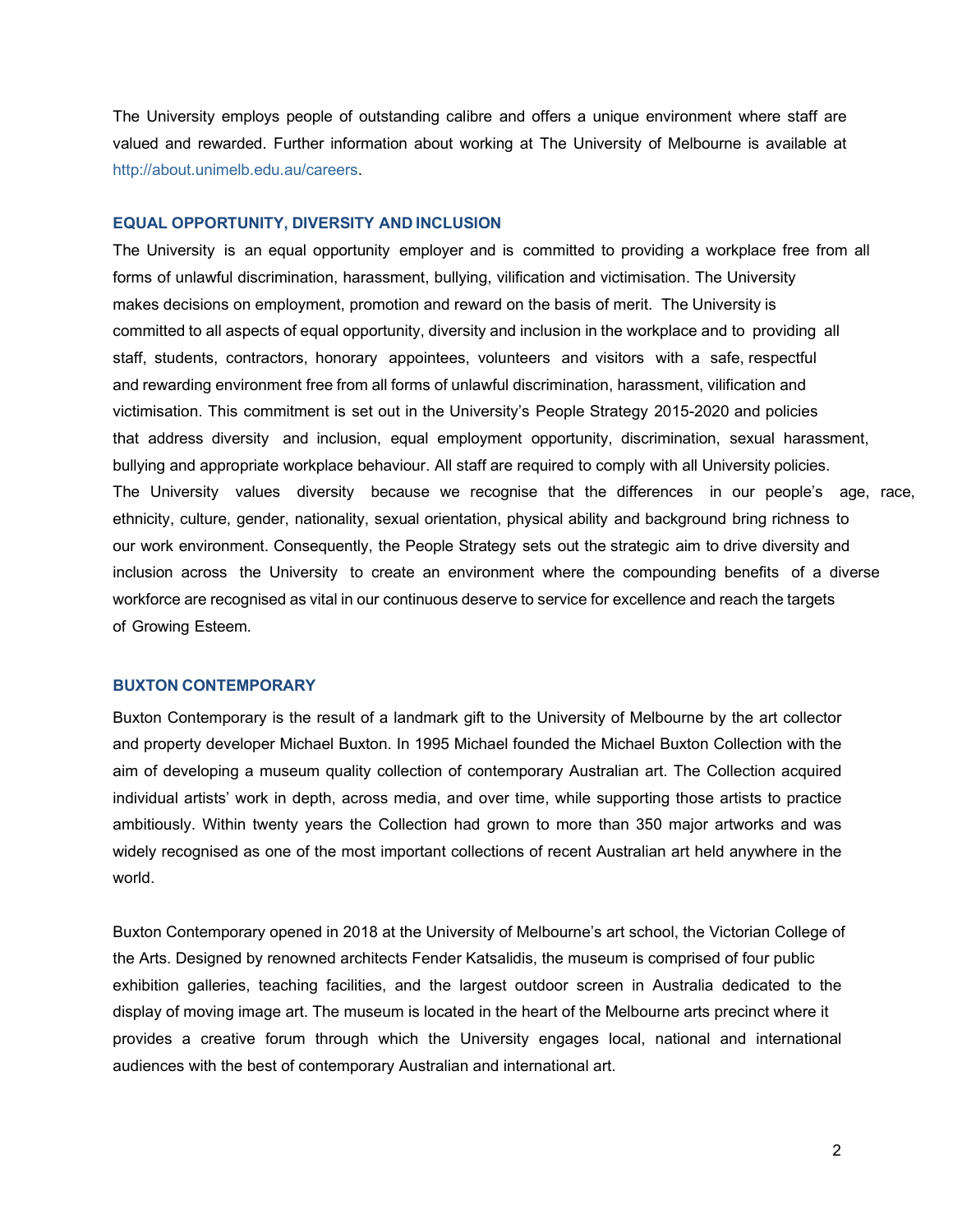With a focus on supporting artists, Buxton Contemporary showcases the forefront of Australian and international contemporary art practice. Using the Michael Buxton Collection as a springboard, Buxton Contemporary will push the boundaries of exhibition making and audience experience in an approach that encourages risk taking, innovation and a commitment to truly placing artists at the centre. The Museum's programming aims to captivate, provoke and engage audiences in trends in contemporary art and connect current Australian contemporary practice to international developments.

#### **ABOUT THE ROLE**

#### **Position Purpose:**

The main purpose of the Visitor Services Officer is to provide excellent customer service to all visitors while invigilating the museum to ensure its safety and the security of artworks. This position requires a keen knowledge of contemporary visual art in Australia and excellent communication skills, as well as a capacity for stakeholder and University engagement.

Working hours will vary and the Visitor Services Officer may be offered work on any day of the week including Saturdays, Sundays, evenings and bank holidays. The services provided to Buxton Contemporary are on a casual basis for an hourly rate as per the position classification above.

OH&S and compliance: All staff are required to take reasonable care for their own health and safety and that of other personnel who may be affected by their conduct. OHS responsibilities applicable to positions are published at: http://safety.unimelb.edu.au/topics/responsibilities/. These include general staff responsibilities and those additional responsibilities that apply for Managers and Supervisors and other Personnel.

#### **Core Accountabilities:**

- Provide excellent and pro-active customer service based on guidelines by the Program and Visitor Services Co-ordinator;
- Invigilate all Museum spaces to ensure public safety and the security of art works.
- Provide visitors with information about the current exhibitions and all aspects of Buxton Contemporary in[cluding the building and facilities, forthcoming exhibitio](http://safety.unimelb.edu.au/topics/responsibilities/)ns, events and activities, and information about the local area.
- Adhere to health and safety regulations, being aware of disability and access requirements, and assisting the public in evacuation situations in accordance with a thorough knowledge of evacuation procedures (induction provided).
- Inform the Program and Visitor Services Coordinator or Weekend Front of House Coordinator immediately in the event of damage to the building or to any artwork, in the instance of any health and safety or security issues arising, and of any other emergencies that may occur.